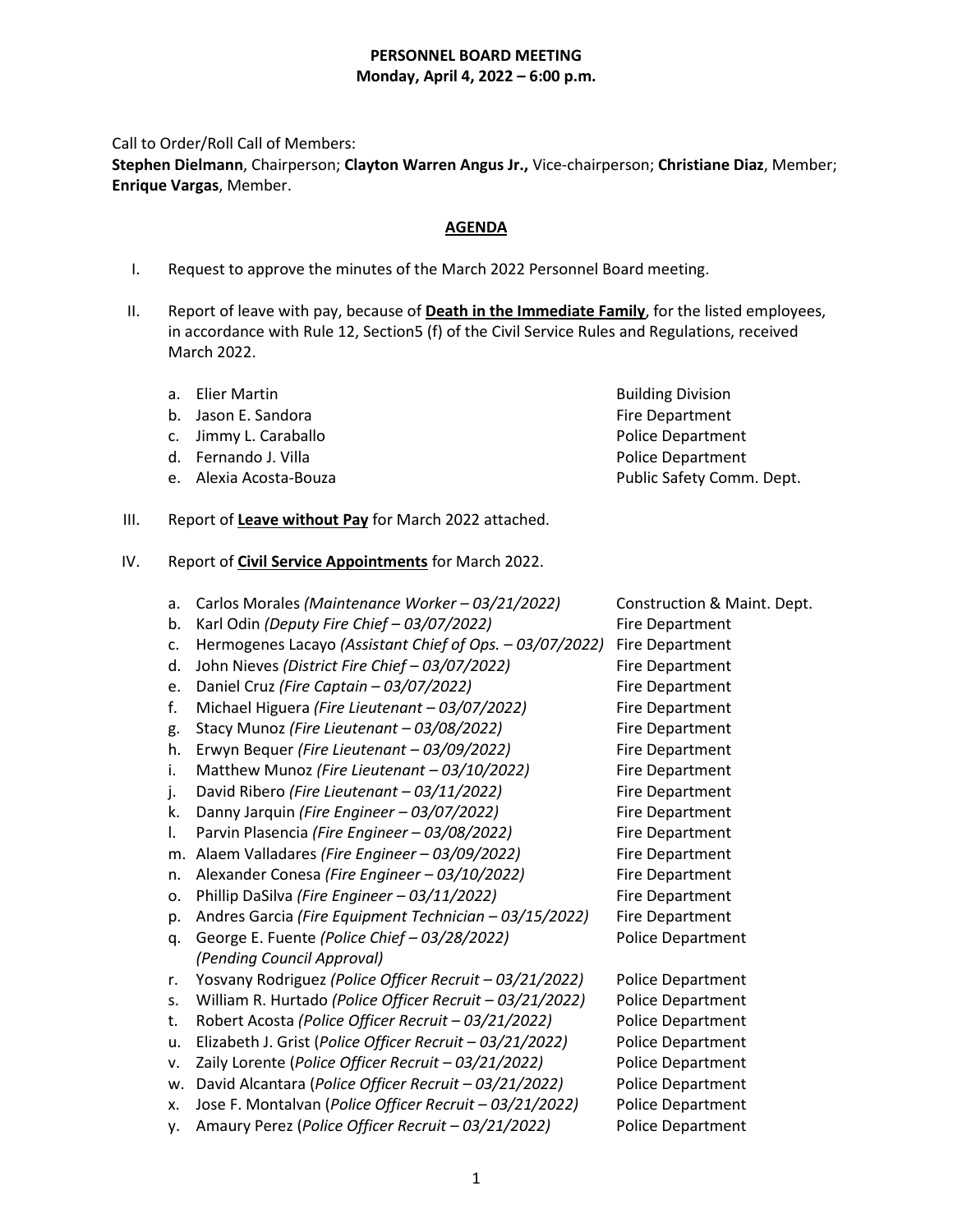- z. Juan Rico (*Police Officer Recruit – 03/21/2022)* Police Department
- aa. Alden Fernandez (*Police Officer Recruit – 03/21/2022)* Police Department
- bb. Steven Almanzar (*Police Officer Recruit – 03/21/2022)* Police Department
- cc. Anelys Rodriguez (*Police Officer Recruit – 03/21/2022)* Police Department
- dd. Brian F. Perez (*Police Officer Recruit – 03/21/2022)* Police Department
- ee. Raymond Tellez-Ferriol (*Police Officer Recruit – 03/21/2022)* Police Department
- ff. Norvin Moya (*Police Officer Recruit – 03/21/2022)* Police Department

### V. Report of **Resignations** for March 2022.

|    | a. Gina H. Madariaga           | Resigned | Comm. & Spe. Events Dept.   |
|----|--------------------------------|----------|-----------------------------|
|    | b. Arnulfo Olivas              | Retired  | Construction & Maint. Dept. |
|    | c. Luis Martinez               | Retired  | Fire Department             |
|    | d. Jonathan M. Sheppard-Poulin | Resigned | Fire Department             |
|    | e. Quintonian Alexander        | Resigned | <b>Police Department</b>    |
|    | f. Maria G. Camacho            | Resigned | <b>Police Department</b>    |
| g. | Cesar Garcia                   | Resigned | <b>Police Department</b>    |
|    | h. Cinthya Mendoza             | Resigned | Public Safety Comm. Dept.   |
|    |                                |          |                             |

VI. Report of **Maternal/Paternal Leave** for March 2022.

None.

### VII. Request to certify the following **Competitive Eligibility Lists**:

- a. Business Tax Specialist I
- b. License Plate Reader Analyst

## VIII. Request to certify the following **Non-competitive Eligibility Lists**:

- a. Assistant Director of Budget and Finance
- b. Police Chief *(Promotional Letter Attached)*
- c. Fire Payroll Administrator
- d. Internal Auditor
- e. Junior Accountant Retirement Department
- f. Office Coordinator Law Department
- g. Risk Administrator
- h. Telecommunications Manager I
- IX. Request to abolish the following **Competitive Eligibility Lists**:
	- a. Clerk Typist II
- X. Request to approve the following new **Job Descriptions** *(Attached)*:
	- a. Assistant Director of Budget and Finance
	- b. Assistant Grants Administrator P/t
	- c. Electronic Technician I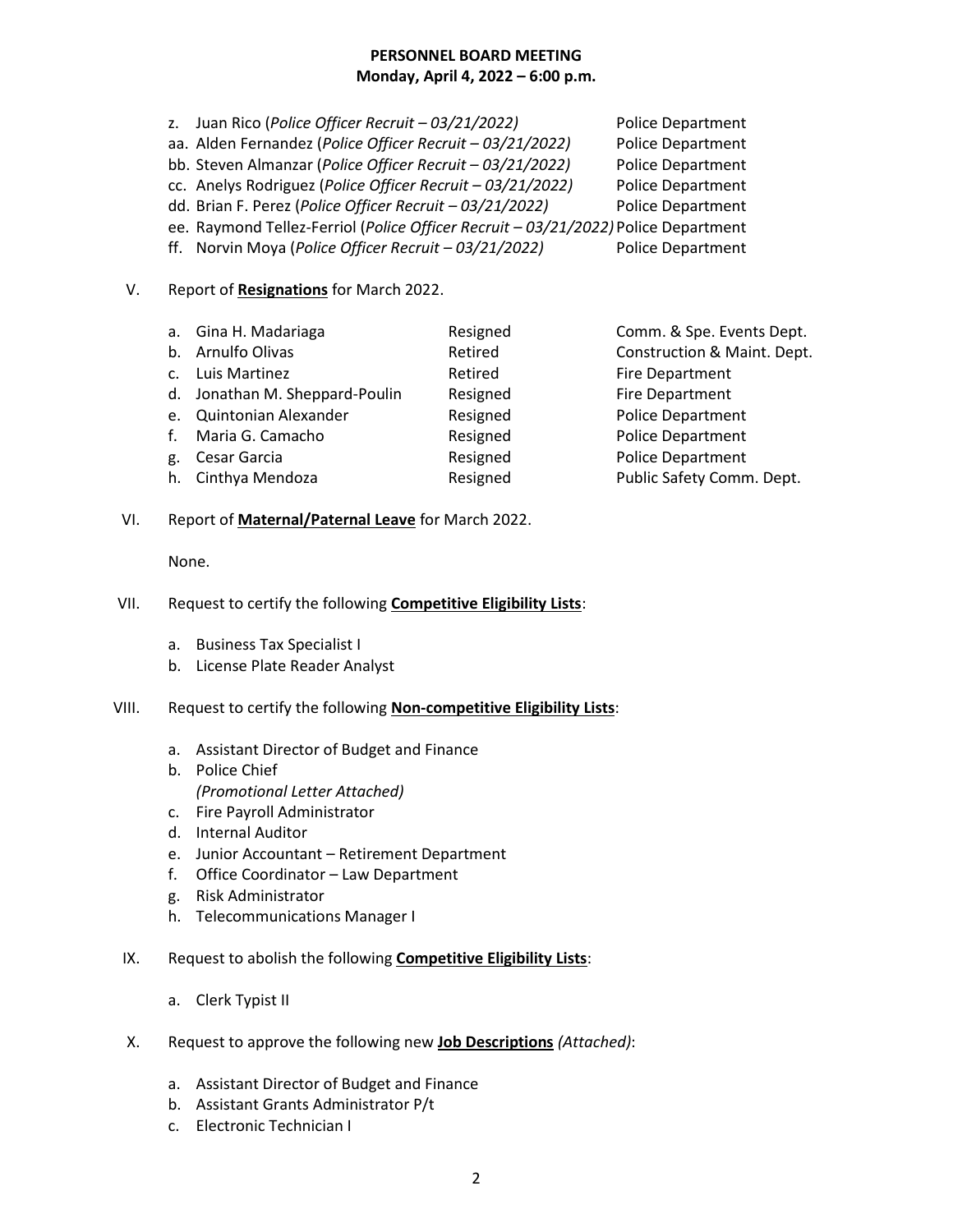- d. Executive Assistant (IT Department)
- e. Fire Payroll Administrator
- f. Human Resources Assistant P/t
- g. Junior Lifeguard P/t
- h. Risk Administrator
- i. Systems Analyst
- XI. Request to approve the following revised **Job Descriptions** *(Attached)*:
	- a. Budget Analyst Assistant
	- b. I.D. Technician I
	- c. Information Systems Technician
- XII. Notice of approved request of **Reclassifications** for the following positions:
	- a. *Existing:* Accounting Clerk I *Changed to:* Accounting Clerk P/t
	- b. *Existing:* Assistant Building Official *(Hourly) Changed to:* Assistant Building Official *(Salary)*
	- c. *Existing:* Assistant to Building Official *(Hourly) Changed to:* Assistant to Building Official *(Salary)*
	- c. *Existing:* Program Specialist *Changed to:* Assistant Grants Administrator P/t
	- d. *Existing:* IT Coordinator *Changed to:* Executive Assistant
	- a. *Existing:* Systems Developer *Changed to:* Systems Analyst
	- b. *Existing:* Cashier P/t *Changed to:* Assistant to Community Liaison P/t
	- c. *Existing:* Vacancies in Finance *Changed to:* Assistant Director of Budget and Finance
- XIII. Notice of ratified memorandum of understanding between the City of Hialeah and Hialeah Civil Services Employees Association/AFSCME Local 161 regarding the amendment of the salary ranges for I.D. Technician I and I.D. Technician Supervisor in order to attract and retain personnel.
- XIV. Notice of Inter-office memorandum dated March 10, 2022 by Mayor Esteban Bovo, Jr., to freeze all vacant positions (with the exception of life and safety positions and seasonal positions) for the current fiscal year 2021-2022. Justification memo is required to fill position.
- XV. Request to hear **Unfinished Business.**